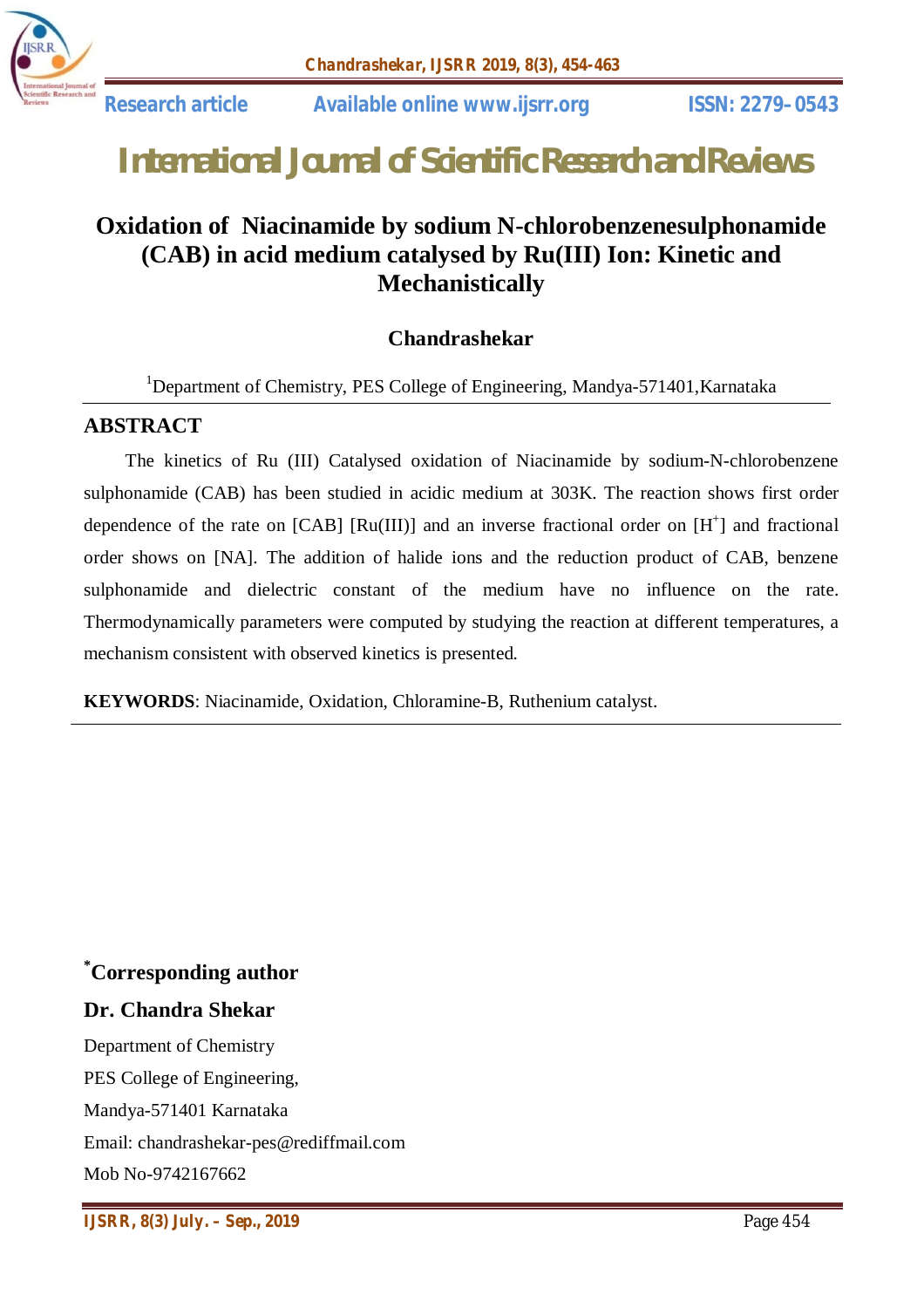#### **INTRODUCTION**

 Niacinamide is an important component of vitamin-B complex group. It is water soluble vitamin and is part of the vitamin B group. It is also known as prevents pellagra. This disease is mainly found in those areas where maize is the main dietary component as the grain in deficient in niacin. Niacinamide also have anti-diabetogenic, antioxidant and anti-inflammatory properties<sup>1</sup>, anxiolytic (anti-anxiety) agent<sup>2</sup>. and also acts as a chemo and radio sensitizing agent by enhancing tumour blood, thereby reducing tumour hypoxia. Niacinamide is an activator of sirtuins but it inhibits at higer doses. Sharma ashok etal have reported Nicotinamide and Isonicotinamide were oxidized using permanganate ion in acidic medium<sup>3</sup>. Chandrashekar etal have reported oxidation of Nicotinamide by bromamine-T in acidic medium catalysed by Ru  $(III)$  ion<sup>4</sup>. Hence, the oxidation of niacinamide adds much to the knowledge of chemistry. These facts promoted us to undertake the study of kinetics of oxidation of Niacinamide by CAB in acidic media catalysed by ruthenium with a view to elucidate the reaction mechanism.

#### **EXPERIMENTAL**

 Chloramine-B (CAB) was prepared using standard method and its purity checked iodometrically and through IR and NMR spectral data<sup>5</sup> allowance was made for the amount of HCl present in the catalyst solution, while preparing reaction mixtures for kinetics runs. All other chemicals used were of accepted grade of purity. A constant ionic strength of the reaction mixtures was maintained by adding concentrated sodiumperchlorate (NaClO<sub>4</sub>). A solution of Rucl<sub>3</sub>.3H<sub>2</sub>O (Arora matthey) in 0.5 M HCl was prepared and used as catalyst solution. Triply distilled water was utilized for preparing aqueous solutions.

#### **KINETIC MEASUREMENT**

The kinetic runs were performed under pseudo-first order condition of [Niacinamide]>>[CAB]<sub>0</sub> at 303K. Mixtures contains requisite amount of substrate, oxidant, NaClO4, Ru(III) and HCl were taken in stoppered pyrex glass tube, whose outer surface was coated black to eliminate the photochemical effects. A required quantity of water was added to maintain constant total volume for all runs. The reaction vessel was thermo stated in a water bath set at a temperature 303K, to this solution a measured amount of pre-equilibrated CAB solution was added to give a known concentration. The progress of the reaction was monitored iodometrically for two half-lives by withdrawing aliquots of the reaction mixture at regular time intervals. Under pseudo-first order conditions rate constant k' were reproducible with in  $\pm 3\%$ . The regression analysis of experimental data was carried out on an origin 5.0.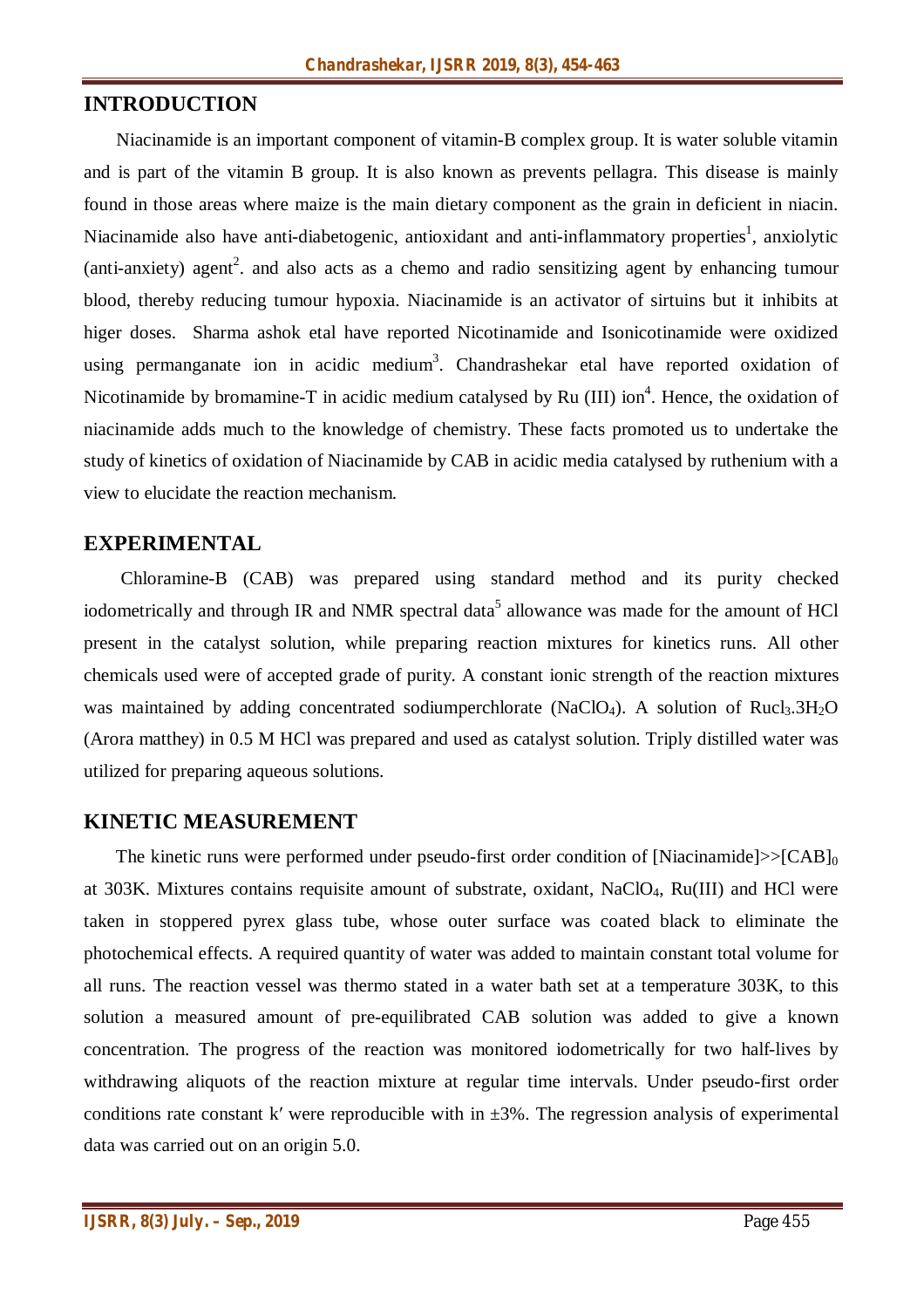#### **STOICHIOMETRY**

 Reaction mixtures containing different composition of Niacinamide and CAB was equilibrated at 303K in acidic medium catalysed by Ru(III) ion for 24 hours. The analysis showed that one mole of CAB reacted with same mole of substrate is illustrated as in equation (1)  $C_6H_6N_2O + PhSO_2NCl-Na+ H_2O \longrightarrow C_6H_6N_2O_2 + PhSO_2NH_2 + Na+ Cl- ... (1)$ 

Niacinamide CAB

The reaction product benzene sulphonamide ( $PhSO<sub>2</sub>NH<sub>2</sub>$ ) was identified by TLC using light petroleum ether-chloroform-butanol (2:2:1  $v/v$ ) as the solvent system for a sending (Rf=0.88), the 6hydroxyl niacinamide present in the reaction mixture was identified with authenticated sample by TLC method. Further it was confirmed by conventional ferric chloride test<sup>6</sup>. The evolved  $CO_2$  was detected by the conventional lime water test. Attempts to quantitative measure of the  $CO<sub>2</sub>$  evolved were unsuccessful. The GC-MS data for 6- hydroxy niacinamideobtained on a 17A shimadzu spectrometer showed a molecular ion peak at 133amu (figure.1), clearly confirming the formation of 6- hydroxy Niacinamide.



**Fig 1: GC Mass Spectra of 6- Hydroxy Niacinamide.**

# **RESULTS**

#### *Effect of reactant concentration on the rate*

Under pseudo-first order conditions of [Niacinamide]  $\gg$  [CAB]<sub>0</sub> plots of log [titre value] versus time are linear (r= 0.9980) indicating a first order dependence of rate on [CAB]. The pseudo-first order rate constants k′ is given in table 1. The values of k′ remain unaffected with a change in [CAB]. The rate increased with increase in [Niacinamide] (table 1) and a plot of logk′versus log [Niacinamide] was linear with fractional slopes indicating the fractional order dependence of rate on [Niacinamide].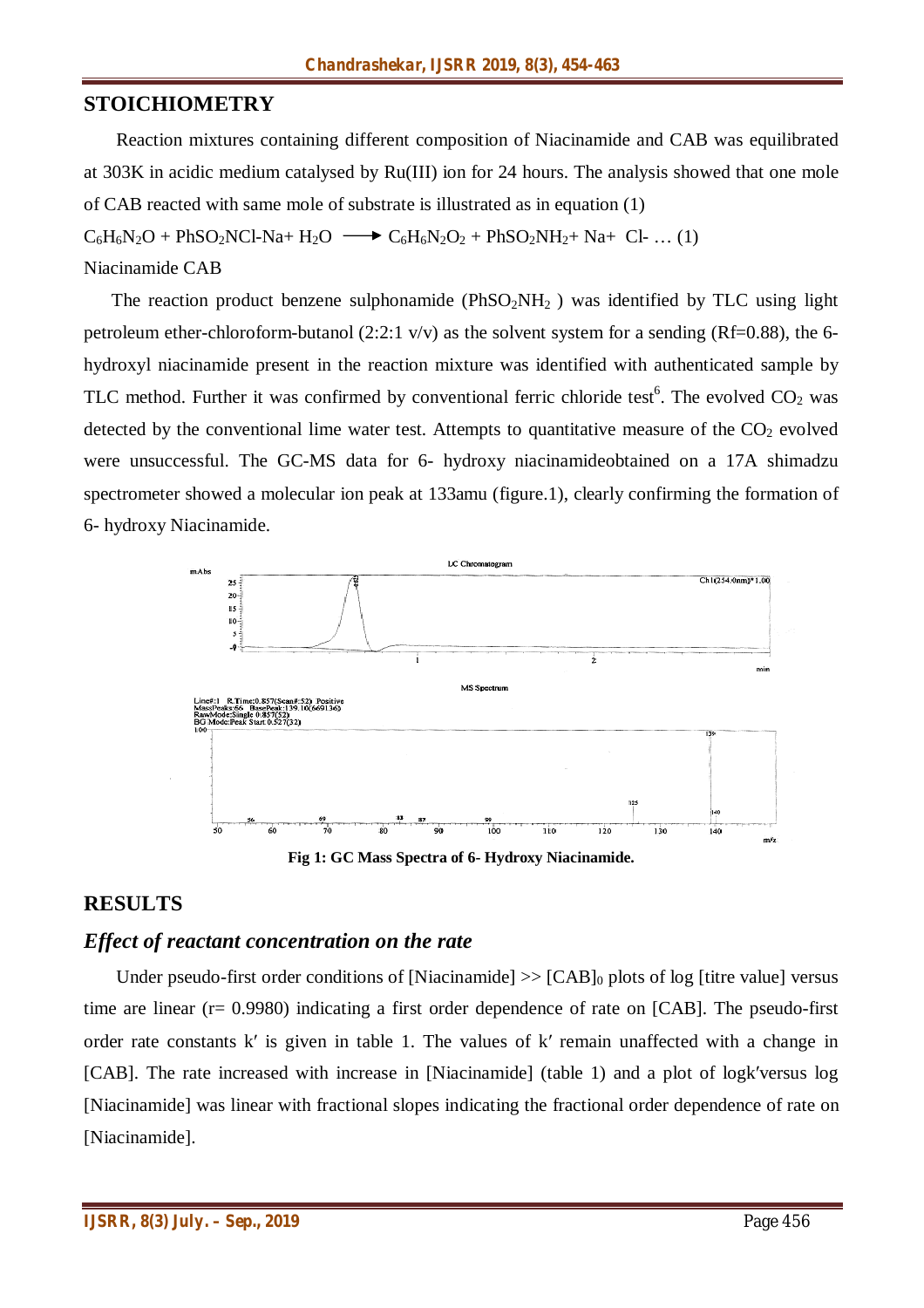| [CAB] $\rm x~10^4$<br>$mol \, \text{dm}^3$ | [Niacinamide] x<br>$103$ moldm <sup>3</sup> | $k'$ x $106$<br>$\sec^{-1}$ |
|--------------------------------------------|---------------------------------------------|-----------------------------|
| 1.15                                       | 2.0                                         | 3.00                        |
| 1.61                                       | 2.0                                         | 2.90                        |
| 2.00                                       | 2.0                                         | 2.80                        |
| 2.53                                       | 2.0                                         | 2.85                        |
| 2.99                                       | 2.0                                         | 3.15                        |
| 2.00                                       | 1.0                                         | 1.25                        |
| 2.00                                       | 1.5                                         | 2.00                        |
| 2.00                                       | 2.0                                         | 2.80                        |
| 2.00                                       | 3.0                                         | 3.70                        |
| 2.00                                       | 4.0                                         | 4.60                        |
| 2.00                                       | 5.0                                         | 5.40                        |

**Table-1 Effects of varying reactant concentrations on the reaction rate [HCl] =**  $2.0 \times 10^{-3}$  **mol dm<sup>-3</sup>; [Ru(III)]= 1.243 x 10<sup>-6</sup> mol dm<sup>-3</sup>; Temp. = 303 K ;**  $\mu$  **= 0.2 mol dm<sup>-3</sup>** 

# *Effect of acid on the rate*

 The reaction was studied with varying [HCl] at constant [CAB], [Niacinamide], [Ru (III)], ionic strength and temperature. The rate of reaction decreased with increase in [HCl] (r= -0.9990), the plot of logk′versus log[HCl] was linear with negative slope equal to less than unity indicating inverse fractional order in HCl as shown in figure 2.



# *Effect of [H<sup>+</sup> ] on the rate*

At constant [CAB], [Niacinamide] and [Cl<sup>-</sup>], the rate of reaction decreased with increase in [H<sup>+</sup>]  $(r = -0.9910)$ . The plot of logk'versus log  $[H^+]$  was linear with negative slope equal to less than unity  $(-0.62)$  indicating an inverse fractional order in [H<sup>+</sup>] table 2.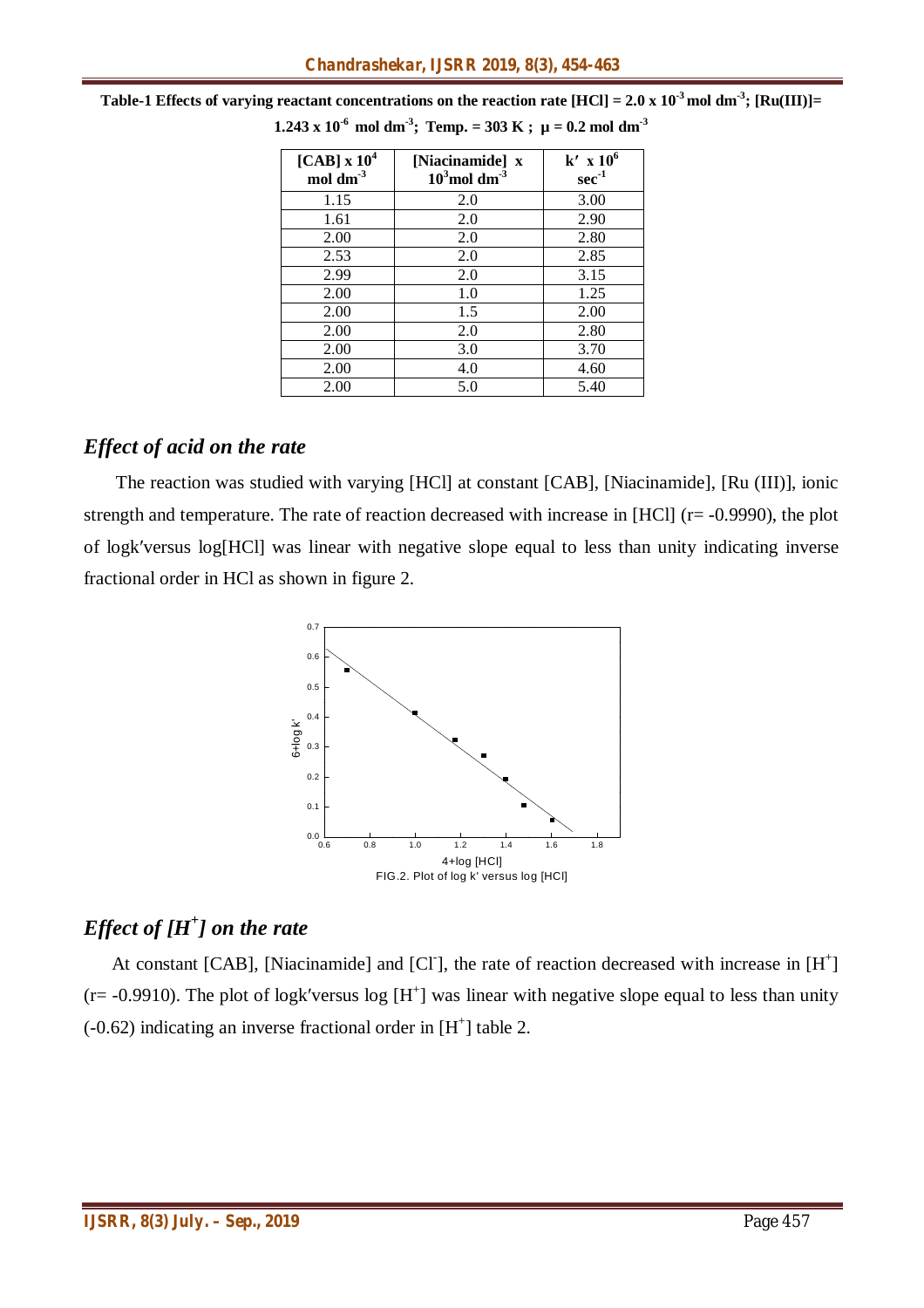| $[H^+] \times 10^4$ (mol<br>$dm^{-3}$ | $k' \times 10^6$<br>$(\sec^{-1})$ |
|---------------------------------------|-----------------------------------|
| 2.4                                   | 3.04                              |
| 4.8                                   | 2.05                              |
| 7.2                                   | 1.75                              |
| 9.6                                   | 1.40                              |
| 12.0                                  | 1.20                              |
| 13.4                                  | 1.15                              |

**Table:2** Effect of varying [H<sup>+</sup>] ion on the rate of reaction [NA] = 2.0 x  $10^3$ mol dm $^3$ ; [CAB] $_0$  = 2.0×10<sup>-4</sup> mol dm $^3$ ;  $[\text{Ru(III)}] = 1.243 \times 10^{-6} \text{ mol dm}^{-3}$  Temp. = 303K;  $\mu = 0.2 \text{ mol dm}^{-3}$ 

# *Effect of Ru(III) catalysed reaction on the rate*

The rate increased with increase in [Ru(III)] and plots of logk′versus log[Ru(III)] was linear with unit slope indicating a first order dependence of rate on [Ru(III) table.3.

| Table : 3. Effects of varying [RuCl <sub>2</sub> ] on the reaction rate [NA] = 2.0 x 10 <sup>-3</sup> mol dm <sup>-3</sup> ; [CAB] <sub>0</sub> = 2.0×10 <sup>-4</sup> mol dm <sup>-3</sup> ; |  |
|-----------------------------------------------------------------------------------------------------------------------------------------------------------------------------------------------|--|
| [HCl]= 2.0 x 10 <sup>-3</sup> mol dm <sup>-3</sup> ; Temp. = 303K; $\mu$ = 0.2 mol dm <sup>-3</sup>                                                                                           |  |

| $\left[\text{RuCl}_{2}\right] \times 10^{6}$<br>$modm-3$ | $k' \times 10^6$<br>$\sec^{-1}$ |
|----------------------------------------------------------|---------------------------------|
| 3.729                                                    | 2.75                            |
| 7.458                                                    | 7.40                            |
| 11.187                                                   | 16.24                           |
| 14.187                                                   | 20.12                           |
| 18640                                                    | 27.08                           |

# *Effect of halide ion on the rate on the rate*

Addition of CI or Br ions in the form of NaCl or NaBr at constant [H<sup>+</sup>] did not affect the rate, suggesting that chloride or bromide ions were not involved in the reaction rate.

# *Effect of benzenesulphonamide and ionic strength on the rate*

 The addition of benzenesulphonamide had no affect on the rate indicating that it is not involved in a pre-equilibrium to the rate determining step. The variation of ionic strength of the medium using NaClO<sub>4</sub> had no effect on the rate.

# *Effect of dielectric constant and temperature on the rate*

The variation of the solvent composition using methanol (5.0-20% v/v) did not affect the rate. The reaction was studied at varying temperatures 303-318K. The activation parameters namely energy of activation (Ea), enthalpy of activation (∆H<sup>#</sup>), entropy of activation and free energy of activation ( $\Delta G^{\#}$ ), were obtained from the Arrhenius plots of logk′versus 1/T.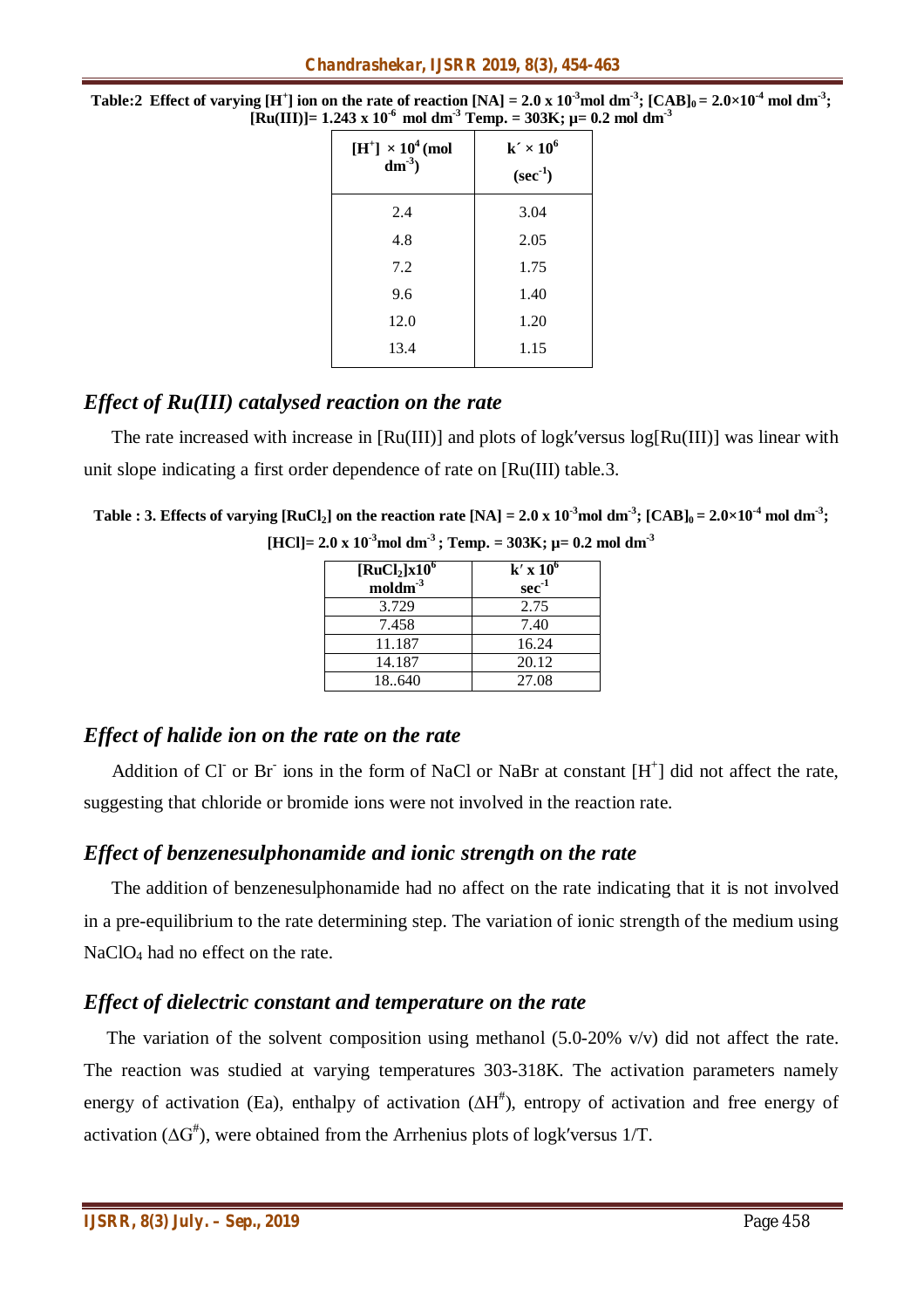#### **MECHANISM**

 Chloramine-B (PhSO2NClNa) like chloramine-T behaves as a strong electrolyte in aqueous solutions forming different species as shown in Equation 2-6<sup>7,8,9.</sup>

 $PhSO_2NClNa \longrightarrow PhSO_2NCl^+ + Na^+$  (2)  $+$  Na<sup>+</sup>  $PhSO_2NCI^+ + H^+ \longrightarrow \qquad PhSO_2NHCl$  (3) 2  $+H^+$  $PhSO_2NHCl + H_2O \equiv \text{PhSO}_2NH_2 + HOCl$  (4)  $2PhSO_2NHCl \longrightarrow \text{PhSO}_2NH_2 + PhSO_2NCl_2$  (5)  $\text{HOC1} + \text{H}^+$   $\longrightarrow$   $\text{H}_2\text{O}^+\text{Cl}$  (6)

In acid solutions, the probable oxidizing species are the free acid  $PhSO_2NHC$ ,  $PhSO_2NHC$ <sub>1</sub>, HOCl and  $H_2O^+Cl$ . The involvement of  $PhSO_2NCl_2$  in mechanism leads to a second-order rate law according to equation (5), which is contrary to the experimental observations. The monohaloamines can be further protonated at  $p^H < 2$  as in equation (7) and (8) for chlroamine-T and chlroamine-B respectively.<sup>10,11</sup>.

$$
p\text{-CH}_3\text{C}_6\text{H}_4\text{SO}_2\text{NHCl} + \text{H}^+ \longrightarrow p\text{-CH}_3\text{C}_6\text{H}_4\text{SO}_2\text{N}^+\text{H}_2\text{Cl} \tag{7}
$$
  
\n
$$
\text{C}_6\text{H}_5\text{SO}_2\text{NHCl} + \text{H}^+ \longrightarrow \text{C}_6\text{H}_4\text{SO}_2\text{N}^+\text{H}_2\text{Cl} \tag{8}
$$

Therefore in acidic conditions, for chloramine-B, PhSO<sub>2</sub>NHCl is expected to protonate as follows.

$$
C_6H_5SO_2NHCl + H^+ \qquad \Longleftrightarrow C_6H_5SO_2N^+H_2Cl \tag{9}
$$

Electronic spectral studies have shown that coordination species such as  $[RuCl<sub>5</sub>(H<sub>2</sub>O)]<sup>-2</sup>$ , [RuCl<sub>4</sub>(H<sub>2</sub>O)<sub>2</sub>], [RuCl<sub>3</sub>(H<sub>2</sub>O)<sub>3</sub>], [RuCl<sub>2</sub>(H<sub>2</sub>O)<sub>4</sub>]<sup>+</sup> and [RuCl<sub>5</sub>(H<sub>2</sub>O)<sub>5</sub>]<sup>2+</sup> do not exist in the aqueous solution of RuCl<sub>3</sub>. Ruthenium (III) however exists in the following ligand substitution equilibrium in acid medium

$$
[Ru(III)Cl_6]^{3-} + H_2O \implies [Ru(III)Cl_5(H_2O)]^{2-} + Cl \tag{10}
$$

In the present study the oxidation of Niacinamide in the presence of Ru(III) as catalyst, the inverse fractional order in  $[H^+]$  suggest that, the deprotonation of  $PhSO_2N^+H_2Cl$  in step (i) results in the formation of regeneration of  $PhSO<sub>2</sub>NHCl$ . A retardation by the added benzenesulphonamides  $(PhSO<sub>2</sub>NH<sub>2</sub>)$  i.e. an inverse fractional order on  $[PhSO<sub>2</sub>NH<sub>2</sub>]$  indicates hydrolysis of monobromamine  $[PhSO<sub>2</sub>NHCl]$  to form HOCl in step (ii) which act as the active species in fast pre-equilibrium step. The reaction rate shows fractional order in Ru(III) concentration and first order on [Niacinamide]. Based on the preceding discussion a mechanism scheme 1 is proposed to account for the experimental observation.

$$
K_1
$$
  
PhSO<sub>2</sub>N<sup>+</sup>H<sub>2</sub>Br  $\longrightarrow$  PhSO<sub>2</sub>NHBr + H<sup>+</sup> ...(i)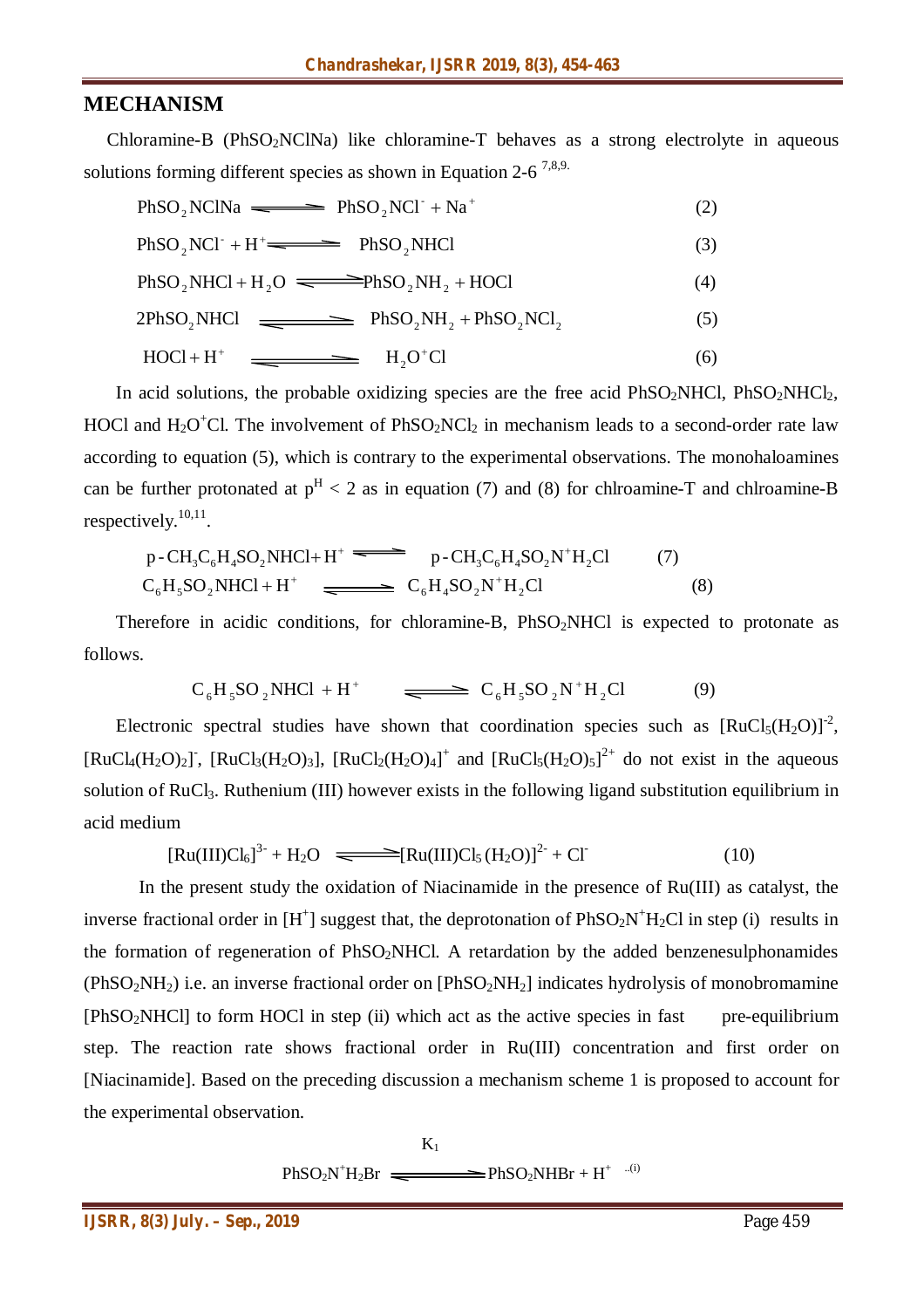|                                       | $K_2$                                     |      |               |
|---------------------------------------|-------------------------------------------|------|---------------|
| $PhSO2NHCl + S$ $\equiv$ $\equiv$ $X$ |                                           |      | $\dots(11)$   |
|                                       | $k_3$                                     |      |               |
| $X + Ru$ (III)                        | X'                                        | slow | $\dots$ (iii) |
| X'                                    | $\longrightarrow$ $X^{\prime}$ + Ru(III)  | fast | $(iv)$        |
|                                       | $X^{\prime}$ $\longrightarrow$<br>product |      | $\dots (v)$   |

#### **Scheme – 1**

$$
Rate = -\frac{d[CAB]_t}{dt} = k_3 [X] [Ru(III)] \qquad \qquad \dots (11)
$$

From step (ii)

[PhSO<sub>2</sub>NHC] = 
$$
\frac{[X]}{K_2[S]}
$$
 ... (12)

From step (i)

[PhSO<sub>2</sub>N<sup>+</sup>H<sub>2</sub>Cl] = 
$$
\frac{[PhSO_{2}NHCl][H^{+}]}{K_{1}}
$$
  
:. [PhSO<sub>2</sub>N<sup>+</sup>H<sub>2</sub>Cl] = 
$$
\frac{[X][H^{+}]}{K_{1} K_{2}[S]}
$$
...(13)

Total effective concentration of  $[CAB]_t$ 

 $[CAB]_t = [PhSO_2N^+H_2Cl] + [PhSO_2NHCl] + [X]$  ... (14)

$$
[CAB]_{t} = \frac{[X] [H^{+}]}{K_{1} K_{2} [S]} + \frac{[X]}{K_{2} [S]} + [X] \qquad \qquad \dots (15)
$$

[CAB]<sub>t</sub> = [X]
$$
\left\{\frac{[H^+]}{K_1 K_2 [S]} + \frac{1}{K_2 [S]} + 1\right\}
$$
  
\n= [X] $\left\{\frac{[H^+] + K_1 + K_1 K_2 [S]}{K_1 K_2 [S]} \right\}$   
\n $\therefore [X] = \frac{K_1 K_2 [S] [CAB]_t}{[H^+] K_1 + K_1 K_2 [S]}$ ...(16)  
\n $\therefore$  Rate =  $\frac{K_1 K_2 k_3 [S] [CAB] [Ru(III)]}{[H^+] + K_1 + K_1 K_2 [S]}$ ...(17)

 This rate law equation (17) is in good agreement with the experimental observations, including first order in [CAB], [Ru(III)] and inverse fractional order in  $[H^+]$  and fractional order on [Niacinamide].

 This is in good agreement with the experimental results. A detailed mechanism of Ru(III) catalyzed oxidation of niacinamide by CAB in HCl medium is given in Scheme 2.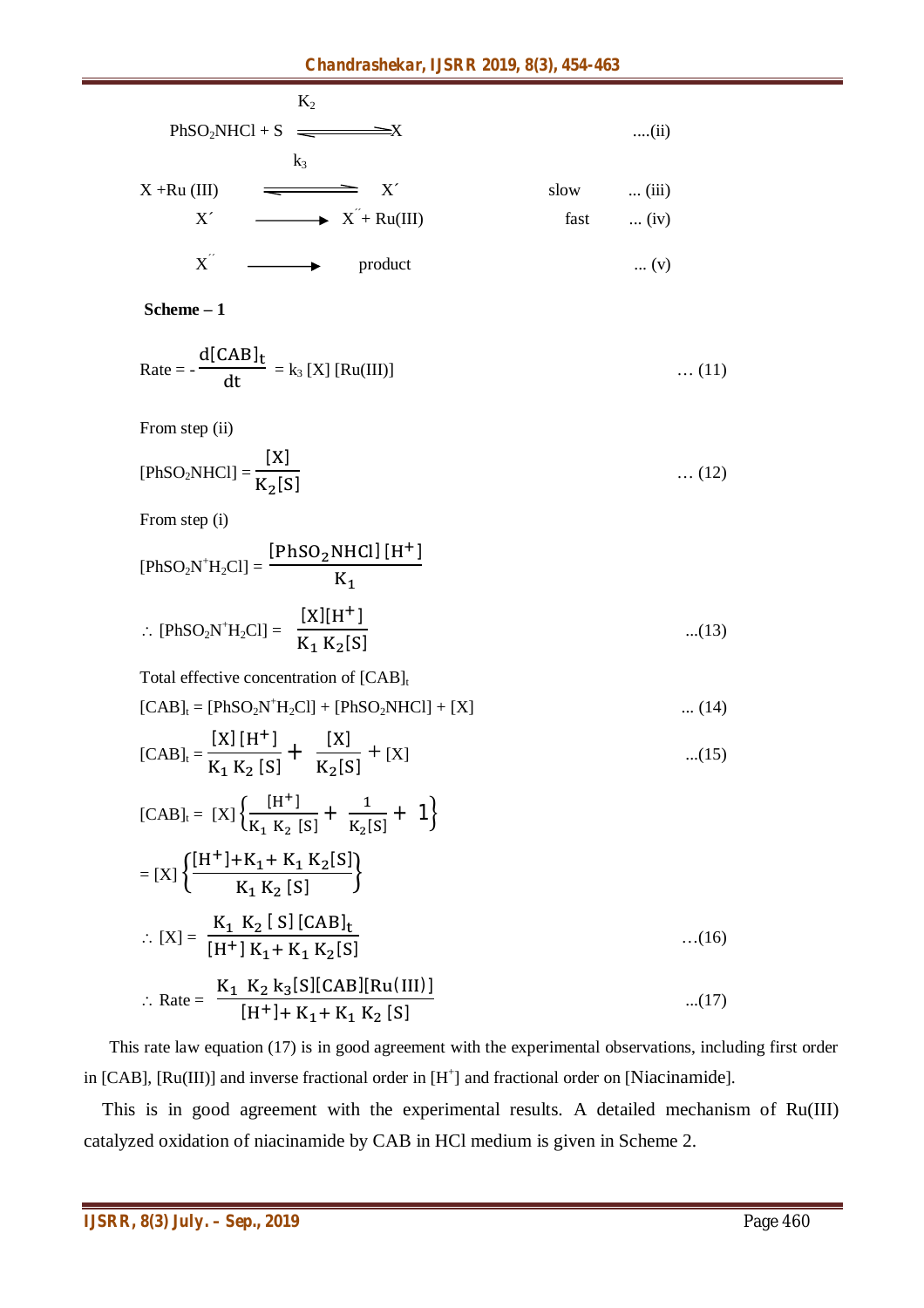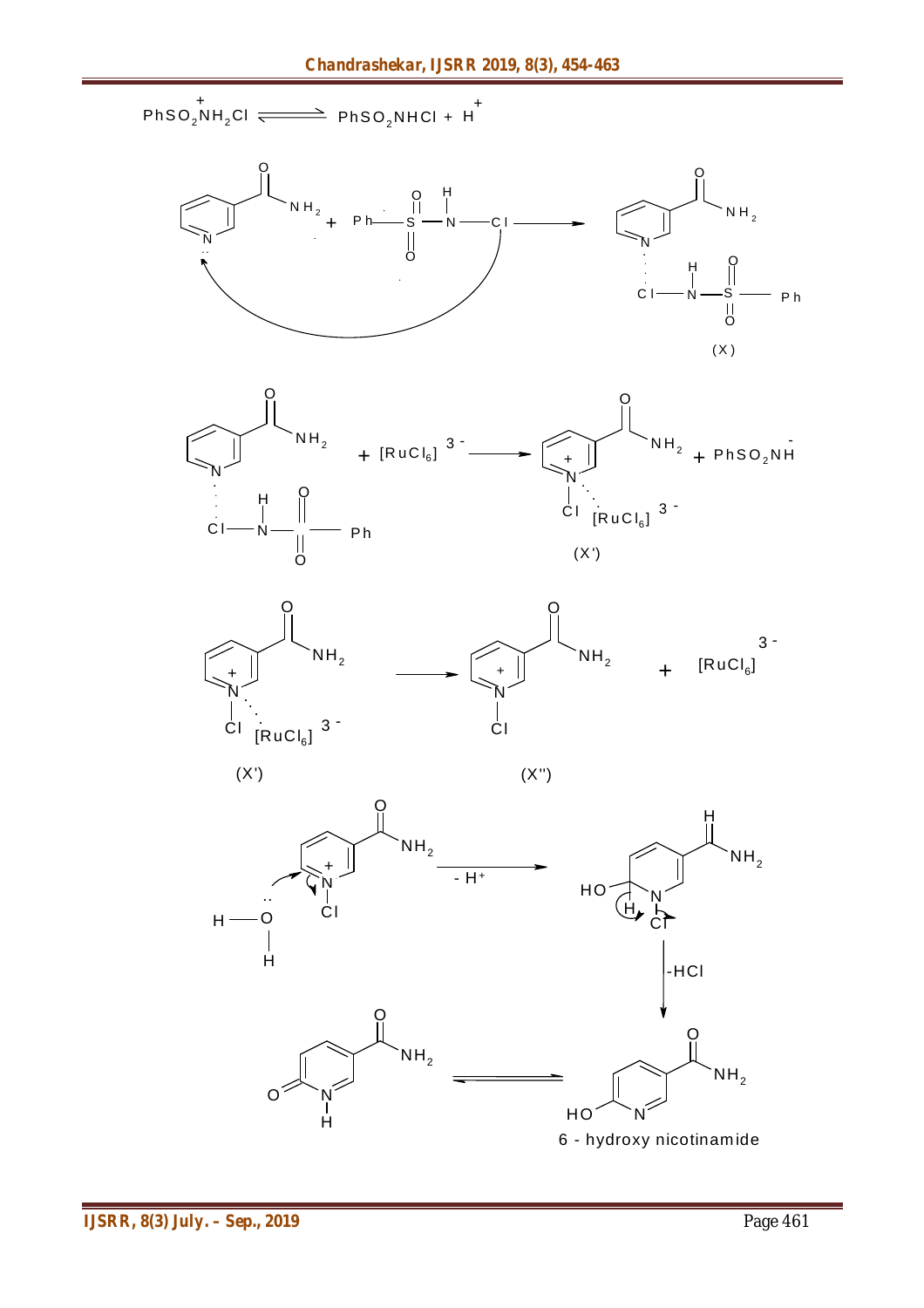$$
PhSO_2NH + H^+ \longrightarrow PhSO_2NH_2
$$

-

Since rate = k under pseudo first order condition of [Niacinamide] >> [CAB], the rate equation (17) can be transformed into equation

$$
k' = \frac{K_1 K_2 k_3 [S][Ru(III)]}{K_1 + [H^+] + K_1 K_2[S]}
$$
...(18)  

$$
\frac{1}{k'} = \frac{1}{K_2 k_3 [S][Ru(III)]} + \frac{[H^+]}{K_1 K_2 k_3 [S][Ru(III)]} + \frac{1}{k_3 [Ru(III)]}
$$
...(19)  
1

$$
\frac{1}{k'} = \frac{1}{[S]K_2k_3[Ru(III)]} \left\{ \frac{K_1 + [H^+] }{K_1} \right\} + \frac{1}{k_3[Ru(III)]}
$$
\n...(20)\n
$$
\frac{1}{k'} = \frac{[H^+] }{K_1 K_2 k_3[S][Ru(III)]} + \left\{ \frac{1}{K_2 k_3[S][Ru(III)]} + \frac{1}{k_3 [Ru(III)]} \right\} \dots (21)
$$

Plots  $\frac{1}{k}$  versus  $\frac{1}{s}$  $\frac{1}{[S]}$  at constant [H<sup>+</sup>] and [Ru(III)] from equation (20) and 1/k' versus [H<sup>+</sup>] at constant [S] and [Ru(III)] from equation (21) were found to be linear (Figure 3). From the intercepts and slopes of the plots, the values of  $K_1$ ,  $K_2$  and  $k_3$  were evaluated. The protonation constant ( $K_P$  $=$ <sup>1</sup>  $\chi_{1}$ ) value obtained, 18.20 for the species PhSO<sub>2</sub>NHBr is in good agreement with the previously published work<sup>12,13</sup>. This gives indirect evidence for the proposed mechanism of the scheme 1. The thermodynamic parameters Ea,  $\Delta H^{\neq}$ ,  $\Delta S^{\neq}$ , and  $\Delta G^{\neq}$  were calculated as shown in Table 3. The moderate value of enthalpy of activation is supportive for the proposed mechanism in scheme 1. The high negative value of entropy of activation  $(\Delta S^{\neq})$  indicates the formation of a rigid transition state by associative process